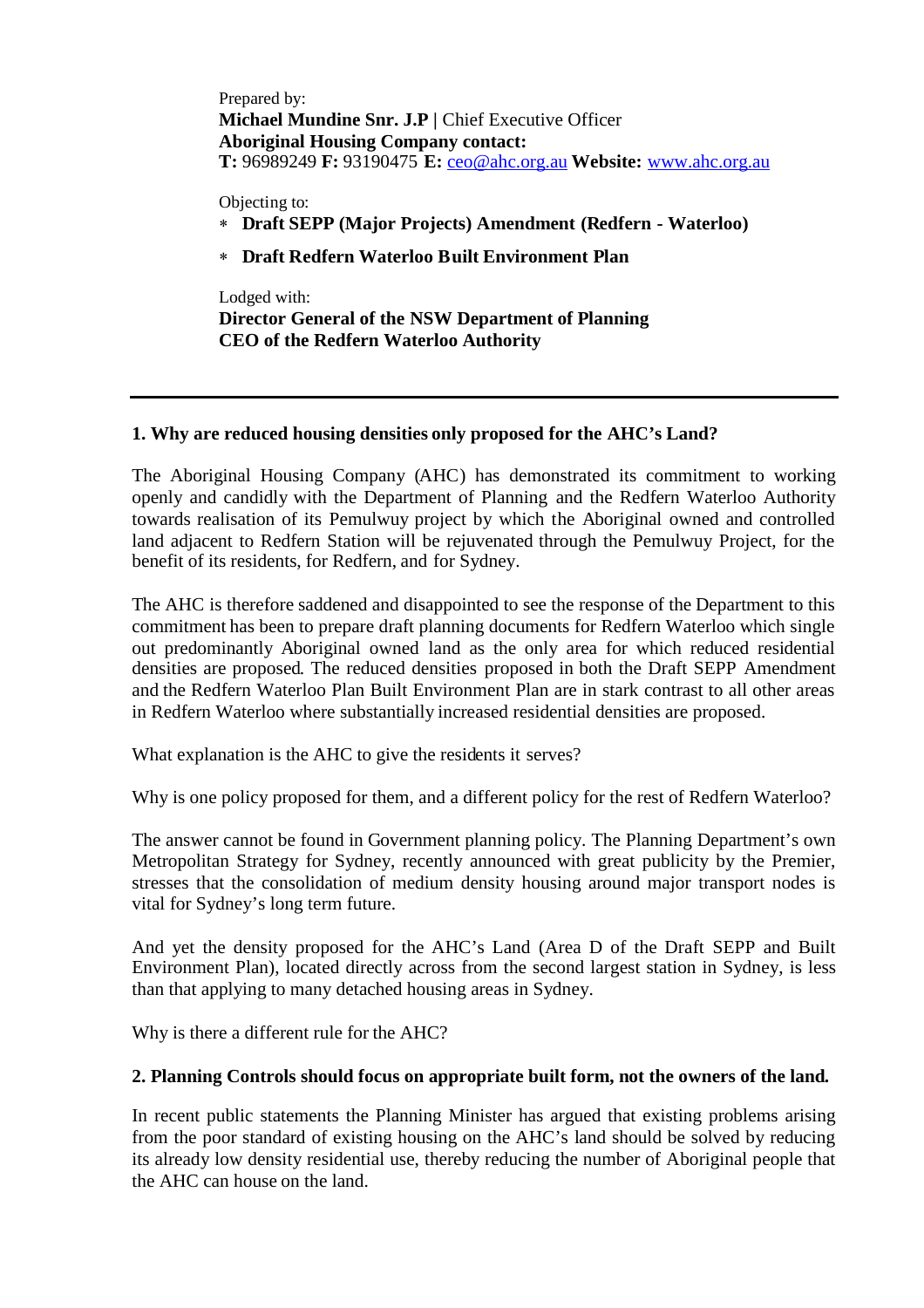However this is just bad planning. There is no evidence to show that well new developments proposing a residential density of say 1:1, consistent with existing areas throughout inner city Sydney (and far lower than that proposed for other land in the immediate vicinity) will cause social problems. The only issue here seems to be the race of the people who will occupy the new housing.

However, surely modern planning principles argue that it not the race of the occupants of land that matters, but the sort of housing and public spaces that built form controls encourage that really determine how an area develops in the future.

If the proposed planning controls (and Departmental policy) stopped concentrating negatively on moving Aboriginal people off their land, and looked constructively instead towards the kind of strategic design might sensibly integrate modern commercial uses with better housing for whomever the occupants might be, then the rejuvenation of the AHC's Land might proceed to everyone's benefit.

The AHC just asks for the same controls that that the Department would impose if the land was owned by any other landlord, or any other property developer. Indeed to do otherwise would seem to be a direct breach of Section 9 of the Racial Discrimination Act (1975).

# **3. The proposed controls will be a failure for the Redfern area.**

The AHC agrees with the Planning Minister that an upgrade of the AHC's land is urgent for its occupants and for the surrounding area.

Controls which encourage a viable intelligent proposal that mixes increased commercial opportunities with the existing accommodation will help achieve that goal. Sterilising the AHC's land with unfair and discriminatory density controls will not.

It is both wrong and ignorant to suggest that the number of Aboriginal families who will live in the Pemulwuy Project will adversely determine the character of the Redfern area. It is true however to say that good strategic housing controls are important to improving the locality.

As the Department knows, a team of senior professionals is currently working for the AHC towards finalising a proposal that is consistent with the stated objectives of the Redfern Waterloo Plan. That proposal will integrate commercial and public uses located around the station with upgraded modern housing closer to the Community Centre. The proposal envisages that significant areas will be available for public use. When it is complete, the mixed use Pemulwuy Project will be an asset to the area.

Everything the Department can do in the preparation of the exhibited controls to assist the Pemulwuy Project will assist the total rejuvenation of Redfern. Adopting the Draft SEPP and Built Environment Plan in the form (and with the inappropriate residential densities) currently proposed will only frustrate anything happening for Redfern in the medium term.

### **4. Planning Context**

The FSR Maps in the SEPP and the Built Environment Plan provide for *area D* (which covers the AHC's land) to be limited to 0.5:1 for residential and 1.5:1 for mixed use as a maximum. These density controls will permit residential densities similar to those for single detached houses, on land closest to the Railway Station on the 'southern portion' of the precinct. Whereas land further away from the Railway Station referred to as 'the northern portion' or *area E* will be permitted residential densities equivalent to: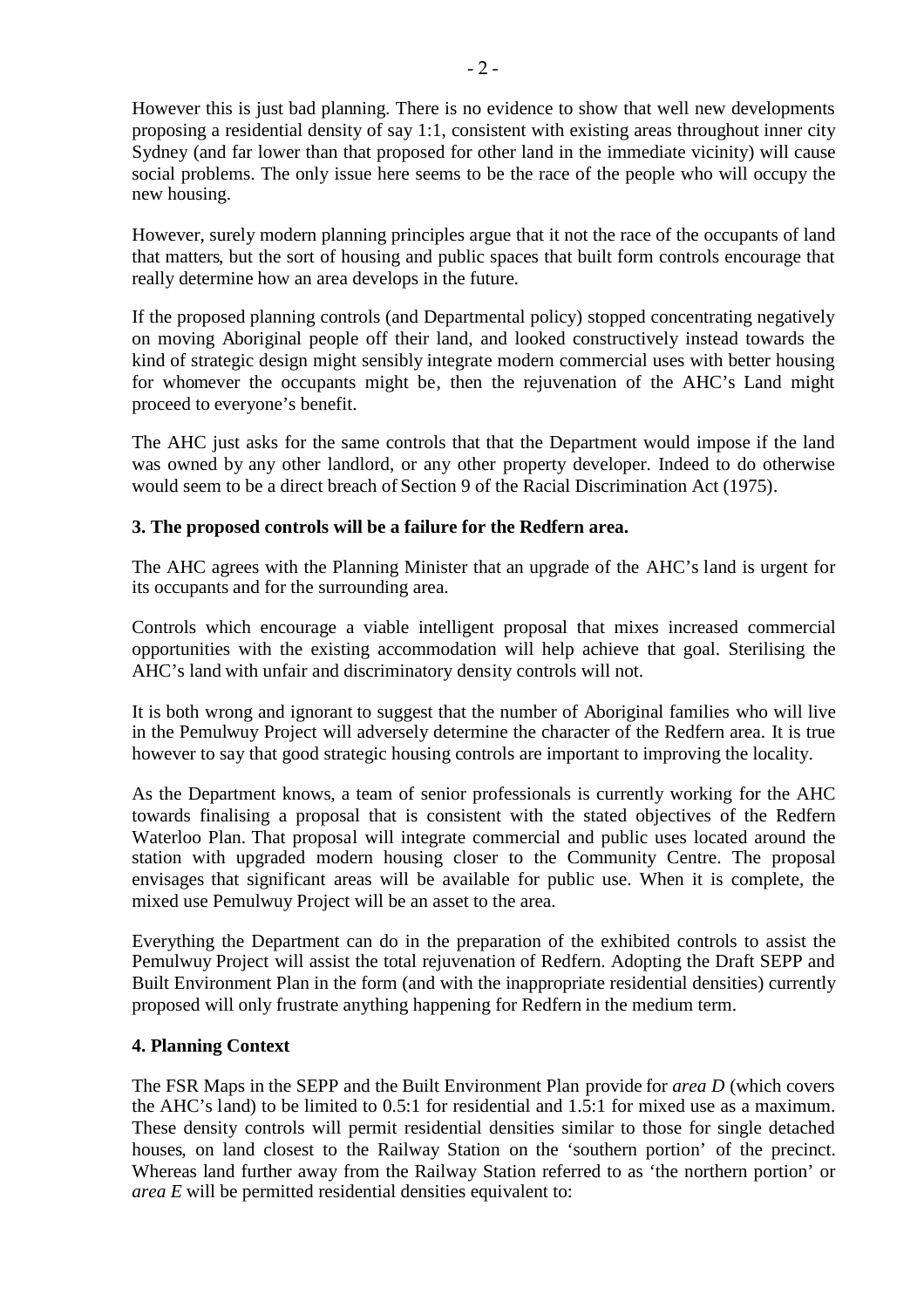- terrace houses or low rise apartments with FSR of 1:1 residential and a maximum of 2:1 (in *area E* which is to the north of *area D* and further from the Railway Station), or,
- high rise apartments and/or commercial space with FSR of 7:1 (in *area F* to the immediate south of the Railway Station).

There is no justification and no legitimate planning reasons given in the planning documentation for the extremely low residential densities proposed on the land owned by the AHC and the inequitable treatment of that land compared with other areas further away from the Railway Station.

In fact, the proposed FSR imposed on the AHC land directly contradicts the Land Use Strategy in the draft Built Environment Plan described as:

# *3.2 Land Use Strategy*

*The proposed concentration of activity and development density around the Redfern Railway Station:*

- *reflects synergy with Central Station*
- *reflects Redfern's status as the southern gateway to the Sydney CBD*
- *takes advantage of the underutilised capacity around one of the most highly accessible stations in NSW*
- *is environmentally responsible*
- *builds on the unique accessibility of the Redfern Railway Station*

Nothing in this land use strategy of the Built Environment Plan supports a density control over residential uses closer to the Railway Station being half that to be permitted further away from the Railway Station, with the total density being up to a fifth of that to be permitted on land that is the same distance in relation to the Railway Station.

### **5. Consultation**

Section 33 of the Redfern-Waterloo Authority Act 2004 requires the Minister for Planning to consult with the AHC on issues and strategies affecting the long-term strategic vision for the Block.

For the avoidance of doubt, the AHC stands ready and willing to discuss appropriate planning controls for the AHC's land that will assist in its sustainable rejuvenation with any member of the Department where there is a genuine intent to take the AHC's views and objectives and the Aboriginal community's needs into account. This has been stressed on several occasions with senior Departmental staff over the last few months.

It therefore comes as a surprise that the Department would develop the Draft SEPP and Built Environment Plan with no specific consultation having taken place.

### **6. Conclusion**

The current draft SEPP and Built Environment Plan ignore the basic principles of equitable planning, government policy, and inconsistency with the long established plans of the AHC (the largest private land owner in the area in question). It proposes an unfair and racially